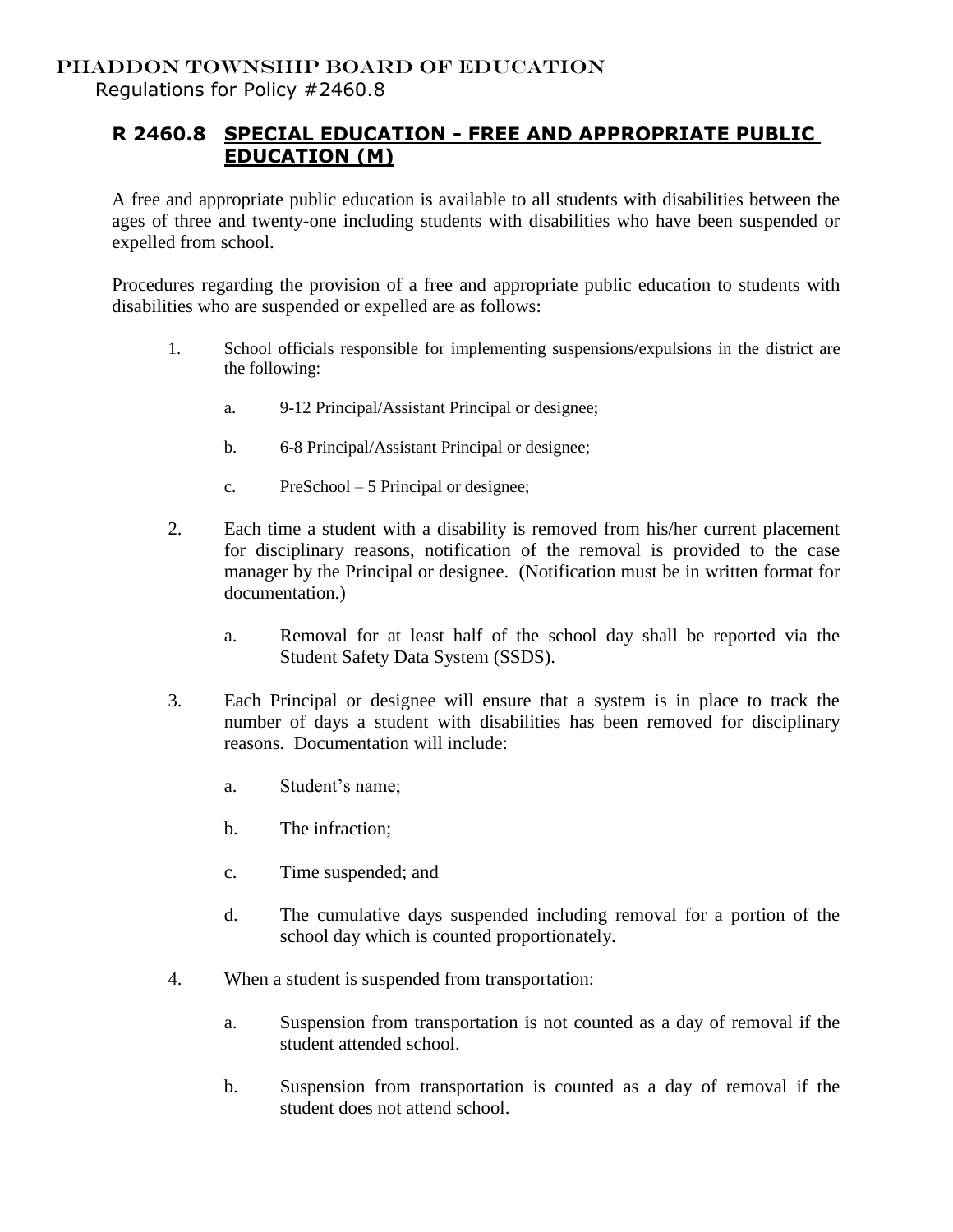- c. If transportation is included in the student's IEP as a required related service, the school district shall provide alternate transportation during the period of suspension from the typical means of transportation.
- d. Suspension from transportation may be counted as a day of absence rather than a day of removal if the district made available an alternate means of transportation and the student does not attend school.
- 5. When a student with a disability participates in an in-school suspension program, the Principal or designee shall ensure that participation in the program is not considered removal when determining whether a manifestation determination must be conducted if the program provides the following:
	- a. Opportunity for the student to participate and progress in the general curriculum,
	- b. Services and modifications specified in the student's IEP,
	- c. Interaction with peers who are not disabled to the extent they would have in the current placement, and
	- d. The student is counted as present for the time spent in the in-school suspension program.
- 6. When a series of short-term removals will accumulate to more than ten school days in the year:
	- a. The Principal/Vice Principal or designee and the case manager will consult to determine whether the removals create a change of placement according to N.J.A.C. 6A:14-2.8(c)2. Written documentation of the consultation between the school administration and the case manager shall be maintained by the case manager.
	- b. If it is determined that there is no change in placement, the Principal/Vice Principal or designee, the case manager, and special education teacher will consult to determine the extent to which services are necessary to:
		- (1) Enable the student to participate and progress appropriately in the general education curriculum; and
		- (2) Advance appropriately toward achieving the goals set out in the student's IEP.
	- c. Written documentation of the consultation and services provided shall be maintained in the student's file.
- 7. When a disabled student is removed from his/her current placement for more than ten days and the removal does not constitute a change in placement, the case manager shall convene a meeting of the IEP Team and, as necessary or required, conduct a functional behavior assessment and review the behavioral intervention plan according to N.J.A.C. 6A:14 Appendix A, Individuals with Disabilities Education Act Amendments of 2004, 20 U.S.C. §1415(k). The IEP Team shall: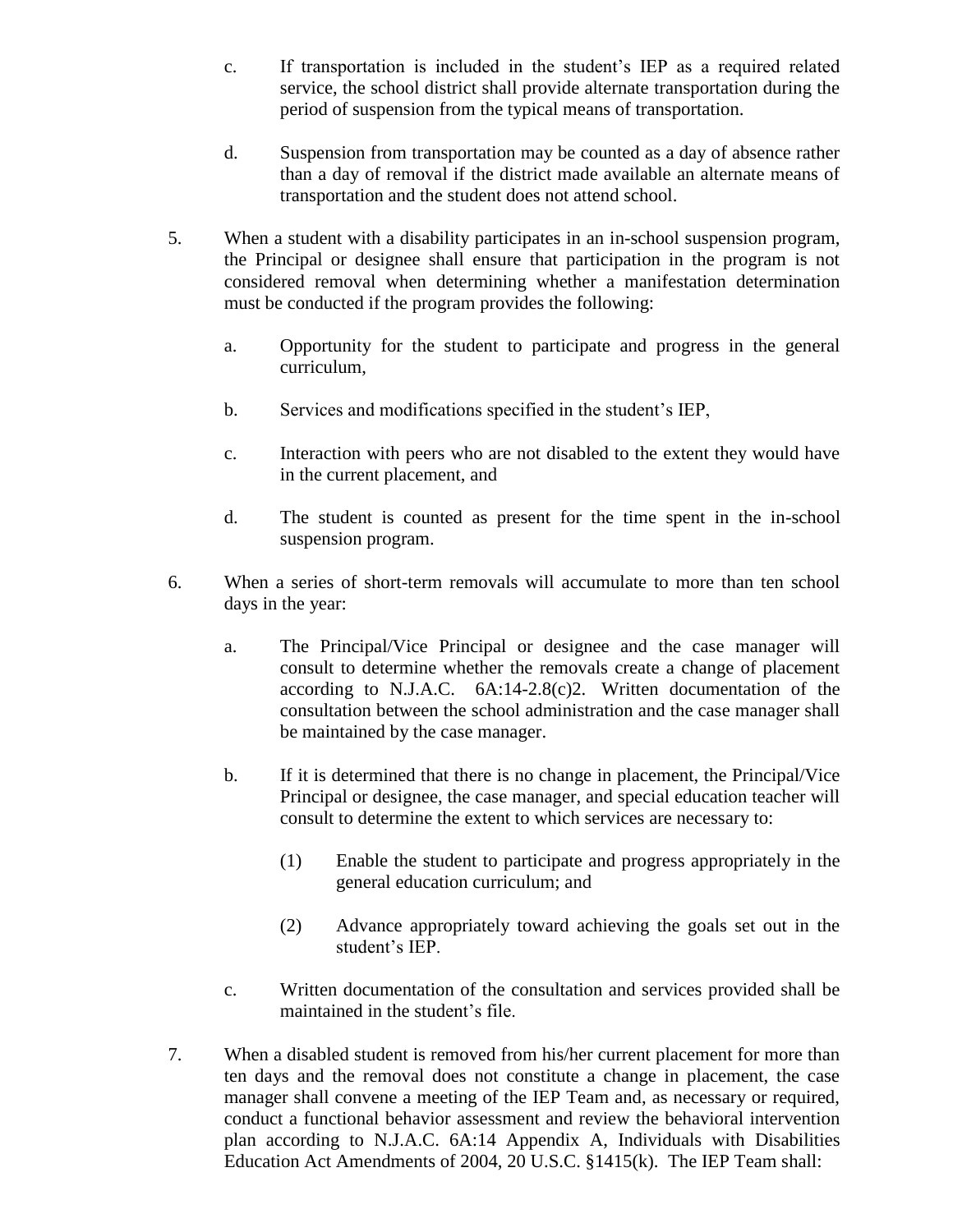- a. Review the behavioral intervention plan and its implementation;
- b. Determine if modifications are necessary; and
- c. Modify the behavioral intervention plan and its implementation as appropriate. The plan will be modified to the extent necessary if at least one member of the team determines that modifications are necessary.

The case manager will document the date and the outcome of the meeting.

The documentation shall be placed in the student's file.

Procedures Regarding the Provision of a Free and Appropriate Public Education to Preschool Age Students with Disabilities

To ensure that preschoolers with disabilities who are not participating in an early intervention program have their initial IEP's in effect by their third birthday, a written request for an initial evaluation shall be forwarded to the district.

The following procedures will be followed:

- 1. A parent of a preschool-age student suspected of having a disability, who requests a Child Study Team (CST) evaluation by telephone, will be advised to submit a written request for an evaluation to the Preschool Coordinator or designee.
- 2. Upon receipt of the written request, the request shall be dated and signed by the recipient.
- 3. The district will respond to referrals of preschoolers according to N.J.A.C. 6A:14-  $3.3(e)$ .
- 4. A file will be initiated for the potentially disabled preschooler:
	- a. The CST will convene a referral/identification meeting within twenty calendar days (excluding school holidays but not summer vacation) of the date recorded on the request;
	- b. A "Notice of Referral/Identification Meeting" will be sent to the parent(s);
	- c. The notice will contain "Parental Rights in Special Education" (PRISE) Booklet;
	- d. The meeting will be attended by the CST, including a speech language specialist, the parent(s), and a teacher who is knowledgeable about the district's program; and
	- e. A program shall be in place no later than ninety calendar days from the date of consent.

Procedures Regarding the Provision of a Free, Appropriate Public Education to Students with Disabilities Who Are Advancing From Grade to Grade